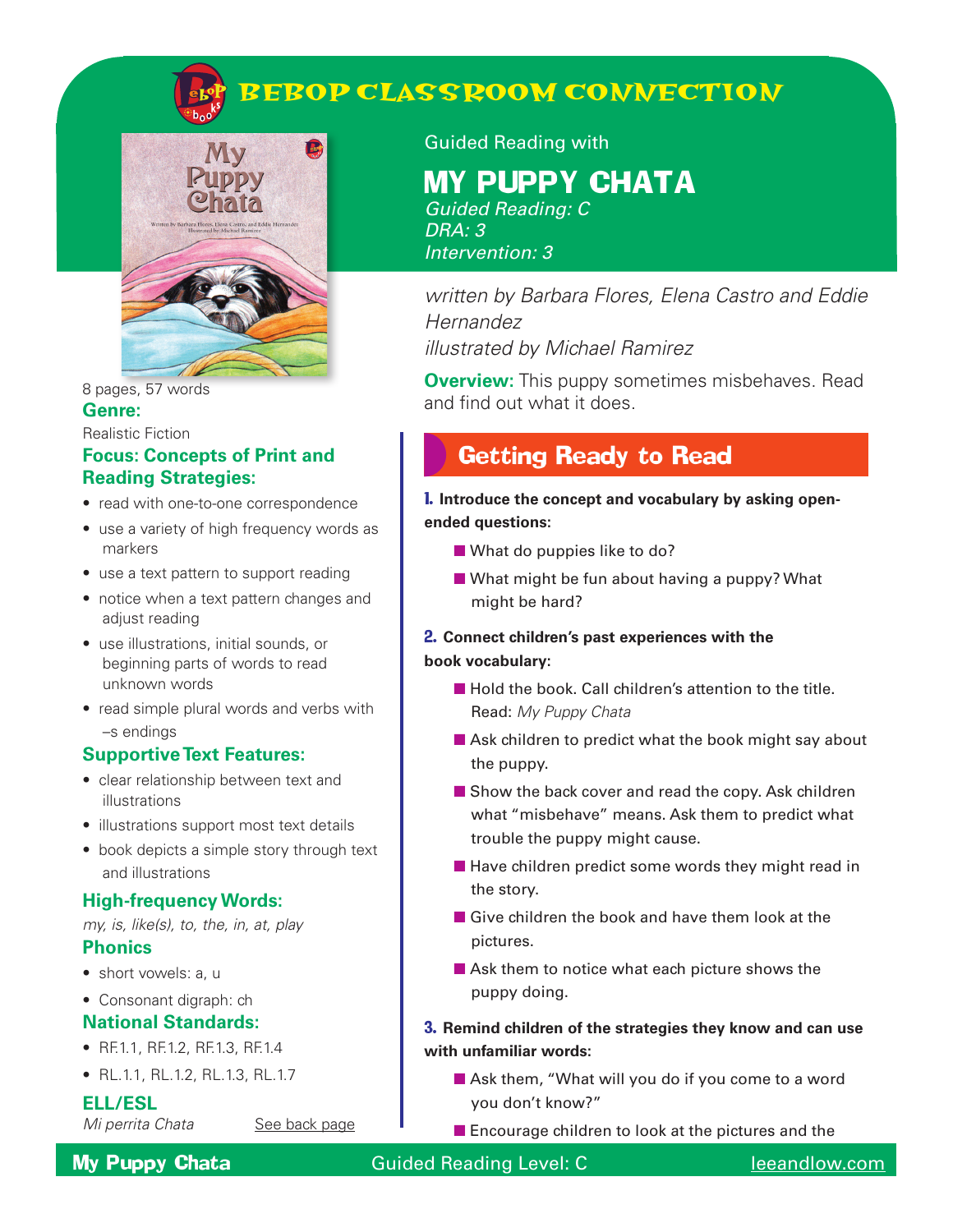

### **BEBOP CLASSROOM CONNECTION**

beginning sound of the word.

■ Remind children to point to the words as they read.

#### 4. **Be aware of the following text features:**

- $\blacksquare$  The book contains familiar words: My, is, likes, to, the, in, at, play
- The first sentence is the main idea and the rest of the story is evidence.
- The book contains one sentence per page that follows the pattern, "My puppy Chata likes to \_\_\_\_\_\_\_." The first page is different.
- The last page uses an exclamation point.

### Reading the Book

1. **Set a purpose by telling children to read the book to find out what the puppy does.**

2. **Have children read quietly, but out loud. Each child should be reading at his or her own pace. Children should not read in chorus. Listen to children as they read by leaning close or bending down beside each child.**

3. **Look for these reading behaviors during the first reading:** 

- Do the words children say match the words printed in the book? (voice to print match)
- Do children look at the pictures before they read the text or after they read?
- What do they do if they encounter an unfamiliar word? (appeal to you, try a strategy)
- Do their eyes go over to the picture before reading the new word in the pattern?
- $\blacksquare$  Are they saying the initial sounds of words before saying the whole word?
- Are they saying individual letter sounds or blending the sounds?
- Do they reread if they come to an unfamiliar or unknown word?
- Have they self-corrected any mistakes?
- Is there any inflection or speech-like sound to their reading?
- Have they responded with a laugh or other sounds as they read the text?
- Do they make comments as they read?

4. **As children read, suggest a reading strategy if they are struggling:** "Try rereading the sentence. Try looking at the picture to make sense of the print." Encourage children to take a guess based on the subject of the book or to use the beginning sounds or known parts of the word.

#### 5. **Possible teaching points to address based on your observations:**

- $\blacksquare$  Review using the picture to help with each new word.
- Review using initial consonants blends and long/short vowel sounds to read new words.
- Model how to reread the sentence if it does not sound right or make sense.
- Model how to make a return sweep to the second line of text.
- Call attention to all the high-frequency words children have learned and used.
- Note that it is important to look carefully at each picture for clues to finding out what the puppy likes to do.
- Review the punctuation marks and the use of an exclamation point.

### After the First Reading

1. **Have children confirm their predictions and talk about what the puppy did.**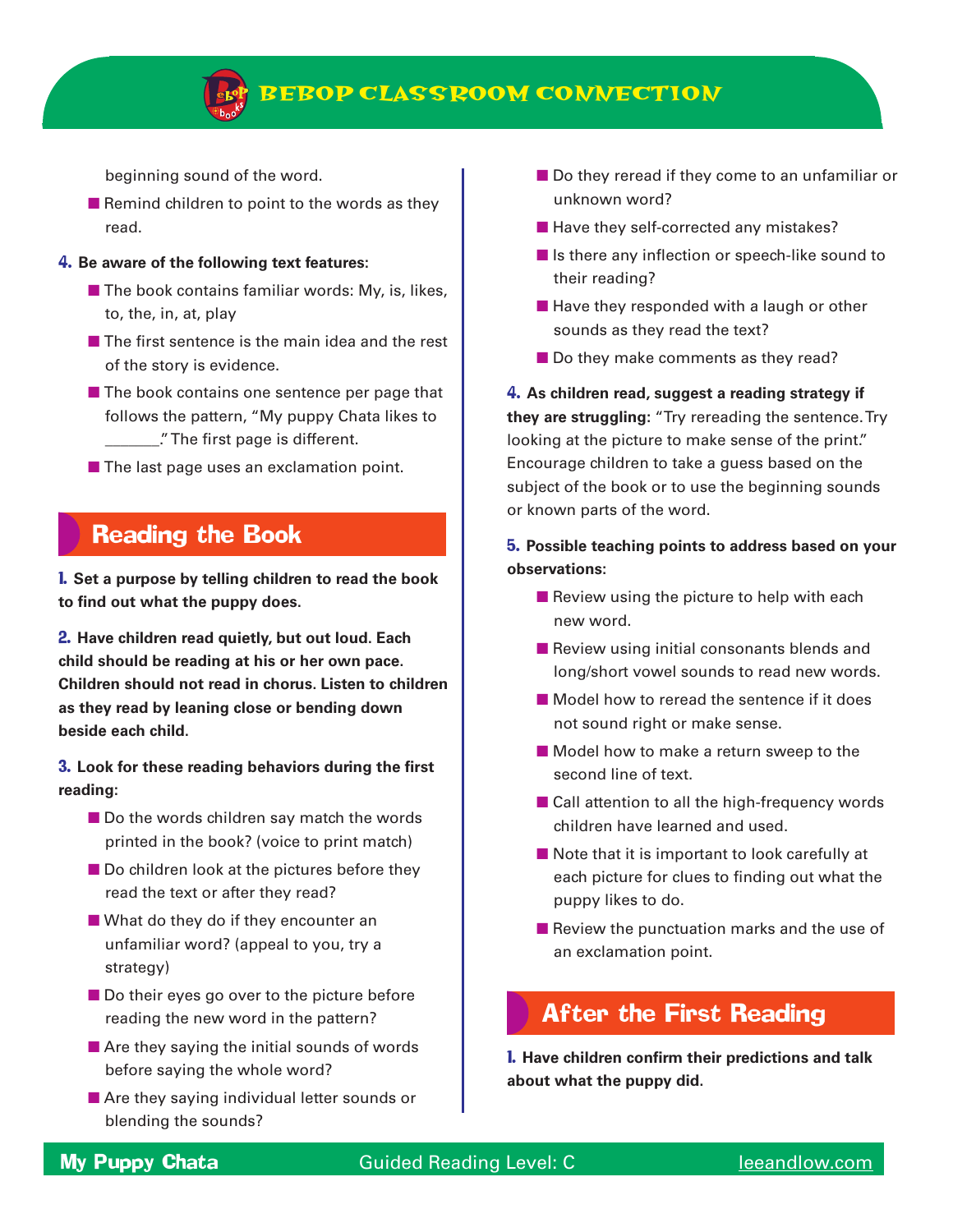

#### 2. **Ask questions like:**

- Why is Chata "sometimes bad?"
- What does Chata like to do?
- Why is each behavior a problem? Why do you think Chata does each thing?
- What would you do if Chata was your puppy?
- Can a puppy really be "bad?" Why or why not? Is Chata actually "bad?" Why or why not?
- How could Chata learn to behave better? What can the owners do?
- Do you think Chata's owners love Chata? Why or why not?
- Why do you think Chata does these things? What is Chata trying to say (I am happy, sad, lonely, mad, curious, etc.)?
- What advice do you have for the owners of Chata?
- Have you ever owned a dog? How does your pet compare to Chata?

### Second Reading

1. **Have children reread the book in a whisper voice or to a partner.** 

2. **This is a time for assessment.** While they are reading, watch what children do and what they use from the teaching time. Alternatively, you might take a running record on one student as an assessment of the student's reading behavior.

### Cross-Curricular Activities

**Language:** Talk about specific examples of how students used letter sounds to determine words in the story. For instance, how do they know it says "robe" and not "shirt?" How do we know it says,

"plants" and not "garden?"

Have students use sticky notes to add speech and thought bubbles to the story. For instance, they could add a speech bubble saying, "Chata, where are you?" to the page about the dog hiding in the plants, and a thought bubble with Chata thinking, "Ha, ha, this is fun!"

Have students turn the book into a short performance, reading the text and taking turns acting out the puppy's behavior with a stuffed animal or puppet. Also make stuffed animals available for open-ended pretend play about animal mischief.

Have students read or read aloud other books about pets, such as *Where Is My Puppy?* (https://www. leeandlow.com/books/where-is-my-puppy) or *What Boo and I Do* (https://www.leeandlow.com/books/ what-boo-and-i-do.) Discuss connections between texts.

Brainstorm other people or animals that might misbehave (e.g., other pets, younger siblings or cousins.) Have students choose someone or something and create their own books following the text pattern. Provide blank pages with the sentence frames, "My \_\_\_\_\_\_\_\_\_\_\_ likes to \_

**Mathematics:** Write puppy-themed story problems using language from the book. For instance, "My puppy likes to chew socks. He chewed 3 red socks and 3 blue socks. How many socks did he chew?"

Take a poll in the class, such as: Do you have any pets? How many pets do you have? Do you like cats or dogs? Display one or more of these as a bar graph or pie chart. Reflect with the class on the results.

**Science:** Learn more about puppies by reading nonfiction books or viewing websites or online videos. Discuss why puppies act the way they do.